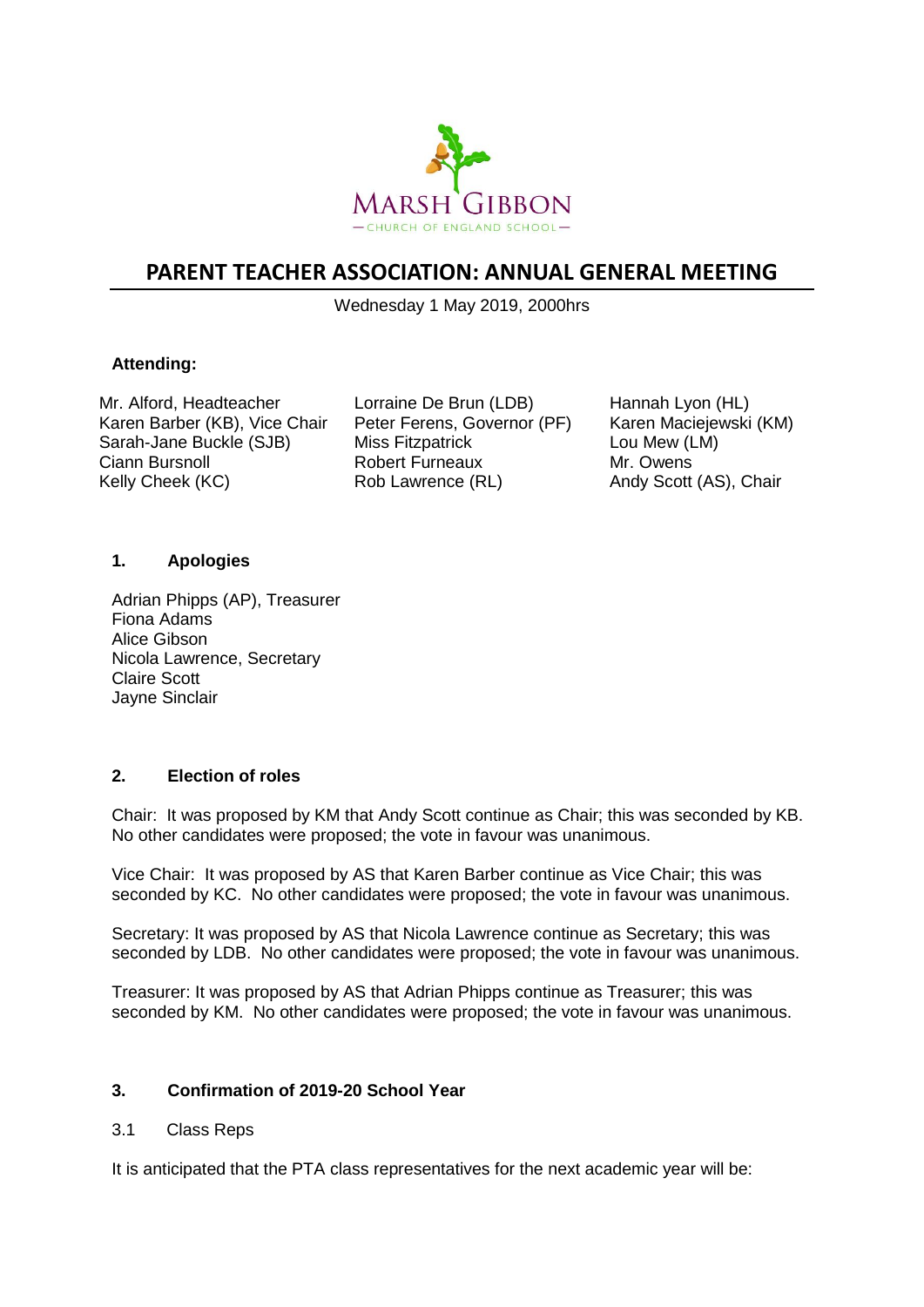- Butterflies: Kelly Cheek + Lorraine De Brun
- Owls: Imelda Bamford-Carter + Gemma Hands
- Dragons: Claire Scott + Kelly Cheek<br>■ Rabbits: Louise Mew + Fiona Adams
- Rabbits: Louise Mew + Fiona Adams<br>■ Hedgehogs: Alex Smith
- Hedgehogs: Alex Smith<br>■ Foxes: Sarah-Jane Bucl
- Foxes: Sarah-Jane Buckle + Ciann Bursnoll
- Eagles: Karen Barber

In the case of the Butterflies class, it was agreed that at the open evening on 19 June there will be the opportunity for new parents to come forward to act as class reps – and who would be accommodated around the commitments above.

For the Eagles class, KB plans to ask for a second rep. on the class Facebook page.

In the case of representatives listed above not present at the meeting, it is anticipated they can be confirmed as continuing during the forthcoming Pig Roast planning meeting on Tuesday 7 May.

## 3.2 Merry Go Round

HL and LM were happy to continue running this in academic year 2019/20.

## **4. Chairperson report**

The chair presented his report which supplements these minutes.

#### **5. Headteacher report**

The headteacher presented his report which supplements these minutes.

## **6. Treasurer report and Statement of Accounts**

This was presented by the chair in the absence of the treasurer; it supplements these minutes

## **7. Updates on Matters Arising**

7.1 Merry Go Round (i.e. second-hand uniform)

It was suggested that parents of prospective-pupils currently at Marsh Gibbon Preschool children may be interested in buying uniform this way.

ACTION: HL and KC will visit the preschool coffee morning on May 17 for this purpose.

It was also noted that a small amount of stock may become redundant with a modest narrowing of uniform styles beginning in September.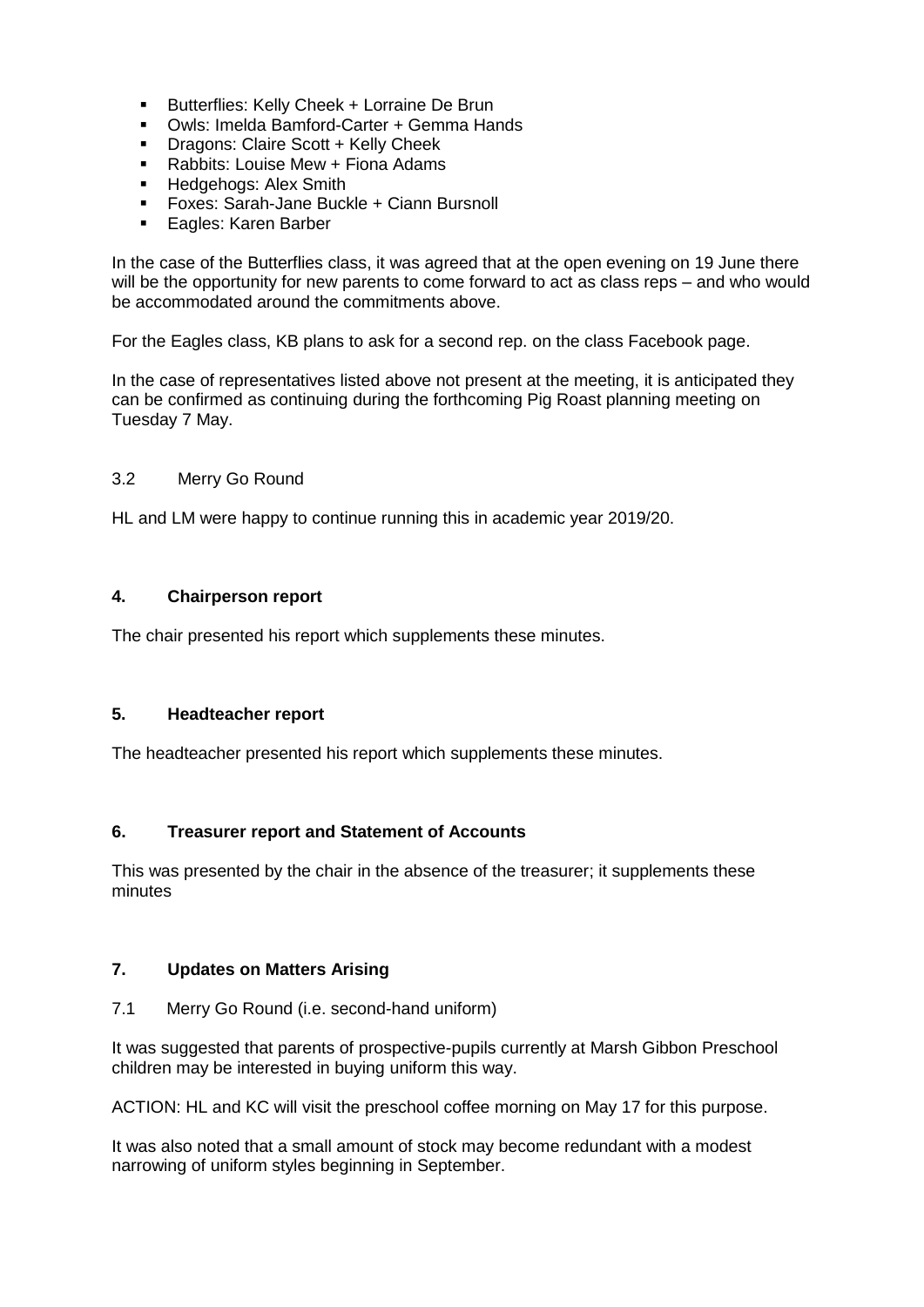# 7.2 Amazon Wishlist additional items

The chair advised take-up by had been good and reported that some larger, city schools were also using this method to make it easy for parents, family and friends to purchase items for the school such as  $IT -$  and not just books. Other contributors to the meeting suggested that besides using Amazon there may be other, less expensive e-retailers offering similar services and that parents may want to directly donate good quality second hand books to school.

ACTIONS: Headteacher will send a message to parents inviting the donation of good quality second hand books; the chair will liaise with headteacher as to what items other than books the school would like to add to its existing Amazon Wishlist.

# 7.3 School Lottery update refresh

The chair reported there had been a modest reduction in school lottery participants from 48 to 40. He also advised that various materials were available to help promote this fundraising initiative to parents who were not already taking part.

ACTION: LDB will use the marketing material to re-promote the lottery fundraiser to parents throughout the school year.

# 7.4 Pig Roast

The vice chair provided an update on the planning of the year's main fundraising initiative scheduled for 5 July 2019. The sub-committee has arrangements in place for most aspects including food, inflatables, electricity supply, bar and volunteers to work it, raffle tickets and ice-cream. Entertainment has not yet been secured and several possible ideas were suggested. The class reps are due to meet at 1400hrs on 7 May to discuss on-the-day responsibilities and volunteering. Pricing is expected to be broadly similar to last year but is still being finalised by the sub-committee.

PF suggested that the PTA could be more explicit in inviting to the event villagers without children at the school. This suggestion was warmly welcomed and various suggestions were made about what methods could best be employed to publicise its date to those beyond the immediate school community.

ACTIONS: The chair will aim to submit copy to the Life Together magazine ahead of its next print deadline. In the month or so prior, posters for the parish noticeboards and possibly roadside notices may also be produced. Local social media accounts including village Facebook accounts would also be employed to spread the message.

# 7.5 The Mid-counties Co-operative Community Fund Grant Application

RL explained that as a charity operating within 5 miles of a Mid-counties Co-operative branch the PTA had been eligible to apply for a grant from The Mid-countries Co-operative Community Fund on the school's behalf. He had applied for a £2000 grant to furnish the new library in February. He explained that the society has written back this week to give us the very good news that the application to fund the library has been successful and the PTA will receive the full amount in the coming weeks

ACTIONS: RL to liaise with chair and treasurer before responding to Mid-counties Coop with bank details etc. The grant awarders would, in time, be keen to receive stories and pictures of the project they have helped to fund: RL to liaise with the headteacher about the possibility of this as the library is completed.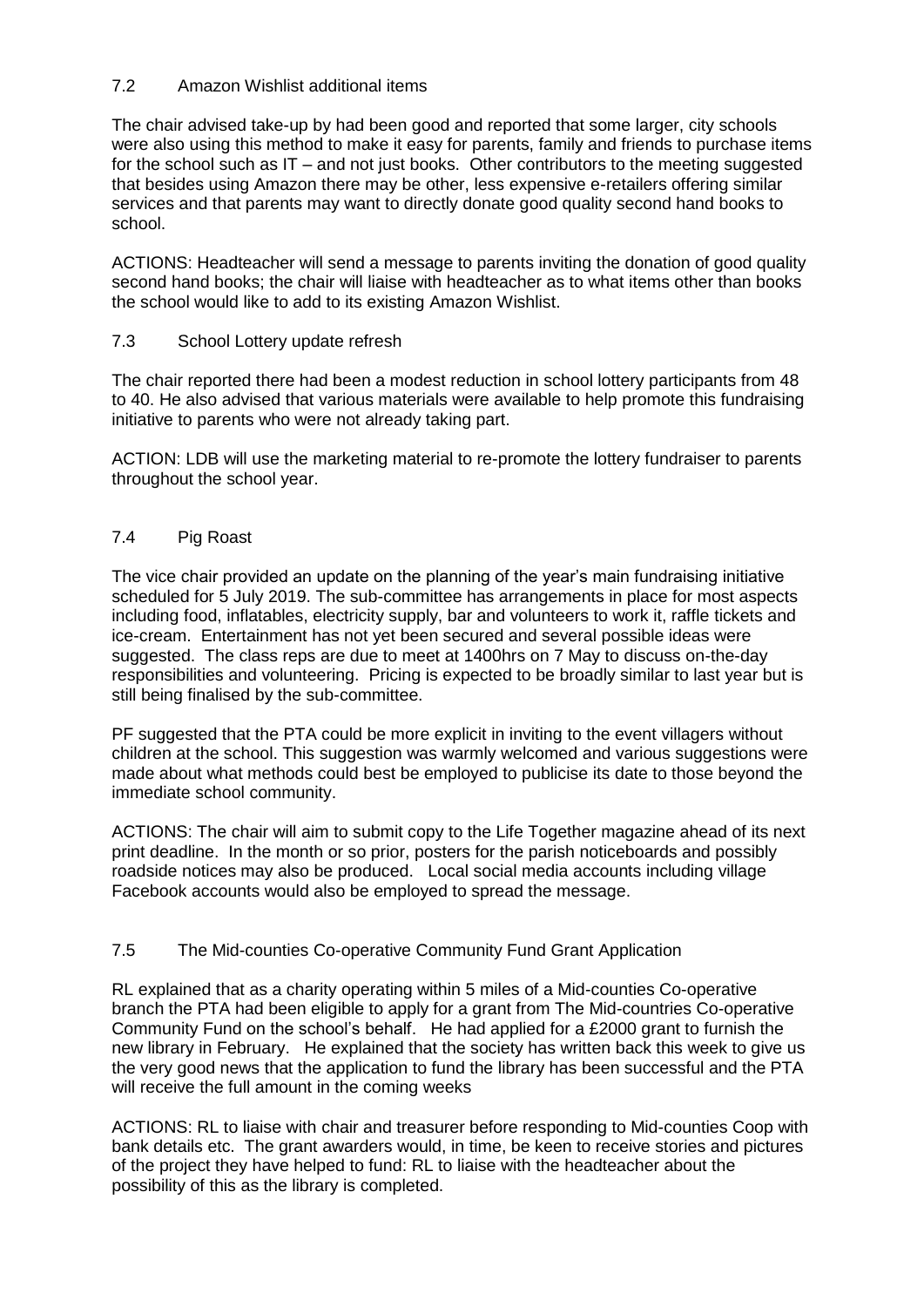# 7.6 "Trudi's Library" Launch

The headteacher explained that he was very pleased that children were beginning to be able to use the facility with a planned formal opening date of  $12<sup>th</sup>$  June 2019. A local poet is due to come to the school to assist with the event on that date.

# 7.7 Swimming Pool

The headteacher explained that he expects the pool to be operational for children from across the school later this term, following the necessary safety training for some staff members.

ACTION: AP to release the committed funds to the School from the PTA account (£2000)

# 7.8 Curriculum support update

The headteacher reported that funds previously committed to the school by the PTA had been gratefully received and used – as planned – to purchase whiteboards, various books and materials. He said the next stage he was keen to develop was improving the homeschool learning link. A recent trial of the "Mathletics" application was well-received with positive feedback from both parents and pupils. The headteacher was keen to sign-up to the product for an initial 1 year (which an additional 3 months gratis) which would cost £750 but asked that the PTA support the initiative. KC proposed committing £500 of PTA funds for this purpose, KM seconded the proposal and it was voted through.

ACTION: AP to release £500 funds to the school to offset the full cost of the Mathletics app.

# **8. Fundraising Ideas / Dates 2019**

## 8.1 Sports Day Breakfast Stall

The headteacher confirmed that the sports day is scheduled for 9 July (i.e. 4 days after the Pig Roast) and there would be no reason to expect this date to change. The chair explained that last year circa £250 was raised through the sale to parents of breakfast and coffee. This requires a rolling rota through the morning with 6 people volunteering at any one time. It was also requested the PTA used its contacts to source a small sound system for the occasion.

ACTIONS: AS to inquire about sourcing a sound system from a former parent; AS will seek to identify volunteers to help run the stall

## 8.2 Non-uniform Pig Roast Tombola

The headteacher advised that the date of this (28 June) will fall within the school's World Week and that accordingly children will be asked to dress up in a way that relates to the country that their own class is focussing on.

## 8.3 Pig Roast 2019

All covered in 7.4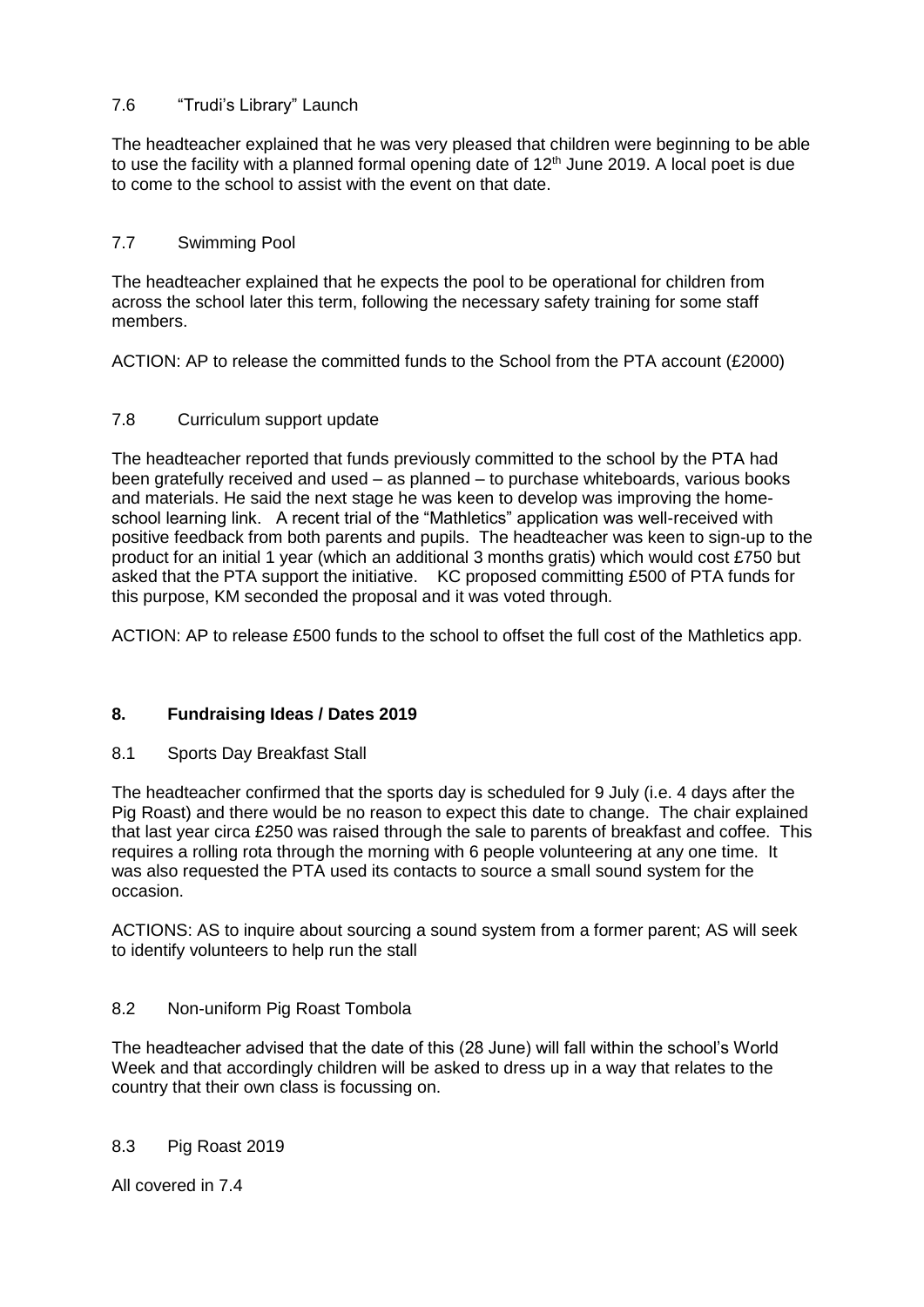# **9. Any Other Business**

#### 9.1 Year 6/Leavers Party

KM asked that through the PTA she could thank all parents who had generously supported fundraising efforts by Y6 parents to offset the full costs of its summer term residential trip. She said that their fundraising – and the generosity of other parents - had resulted in the cost per child of this trip in effect reducing by £50. She also thanked the PTA for again funding the transport elements of this trip.

Additionally, KM asked if the PTA would contribute to a Y6 leavers party as it had in some previous years. A brief discussion concerned the level of such funding and if it should be calculated per pupil, whether this should be a recurring, standing, funded item in the PTA accounts so that in time all pupils benefit from the spending on a single year group and if so, whether a standing commitment was sustainable based on projected levels of fundraising. The chair indicated that incoming revenue tends to be about £5000 annually -so for instance £200 annually would amount to 4% of the revenue. SJB proposed committing the PTA to £10 per head – which would amount to £180 released from PTA funds this year; this proposal was seconded by KB and was carried in a vote.

ACTION: KM to liaise with AP for release of £180 PTA funds

## 9.2 Library Signage

The signage for "Trudi's Library" has proved to be bigger and more expensive than originally anticipated. KB proposed that the PTA commit  $£75 -$  half the full cost – with the rest being gifted by those producing it. KM seconded the motion which was carried. Thanks were expressed for the support of Liz Bruce-Kelly, the parent of a former pupil, for gifting the difference.

ACTION: KB to liaise with AP for release of £75 PTA funds

#### 9.3 Other fundraising ideas

The chair said he had been sent marketing literature for at least two fundraising ideas for PTAs. The first – Popup Circus – required a substantial outlay by the PTA of up to £2500 and this was felt by the chair to be unsuited to a small school with a modest footprint of potential attendees. The details have been shared with a Bicester primary school. Another – Crazy Sand – would require an outlay of circa £150 and could potentially net the PTA £150 in fundraising. It may yet become an item for sale on a stall at the Pig Roast and will be reviewed by KB in the forthcoming event planning meeting.

#### 9.4 Uniform

The school uniform policy is obviously beyond the PTA's remit but it was noted that the resale of uniform by the PTA's "Merry Go Round" may be affected by slight changes to the uniform being brought in. The headteacher explained that modest changes to pupils' uniform will become effective from September but that these had been communicated to parents sooner due to the collapse of one of the main uniform suppliers. The headteacher is due to write again to parents regarding the uniform policy later this term.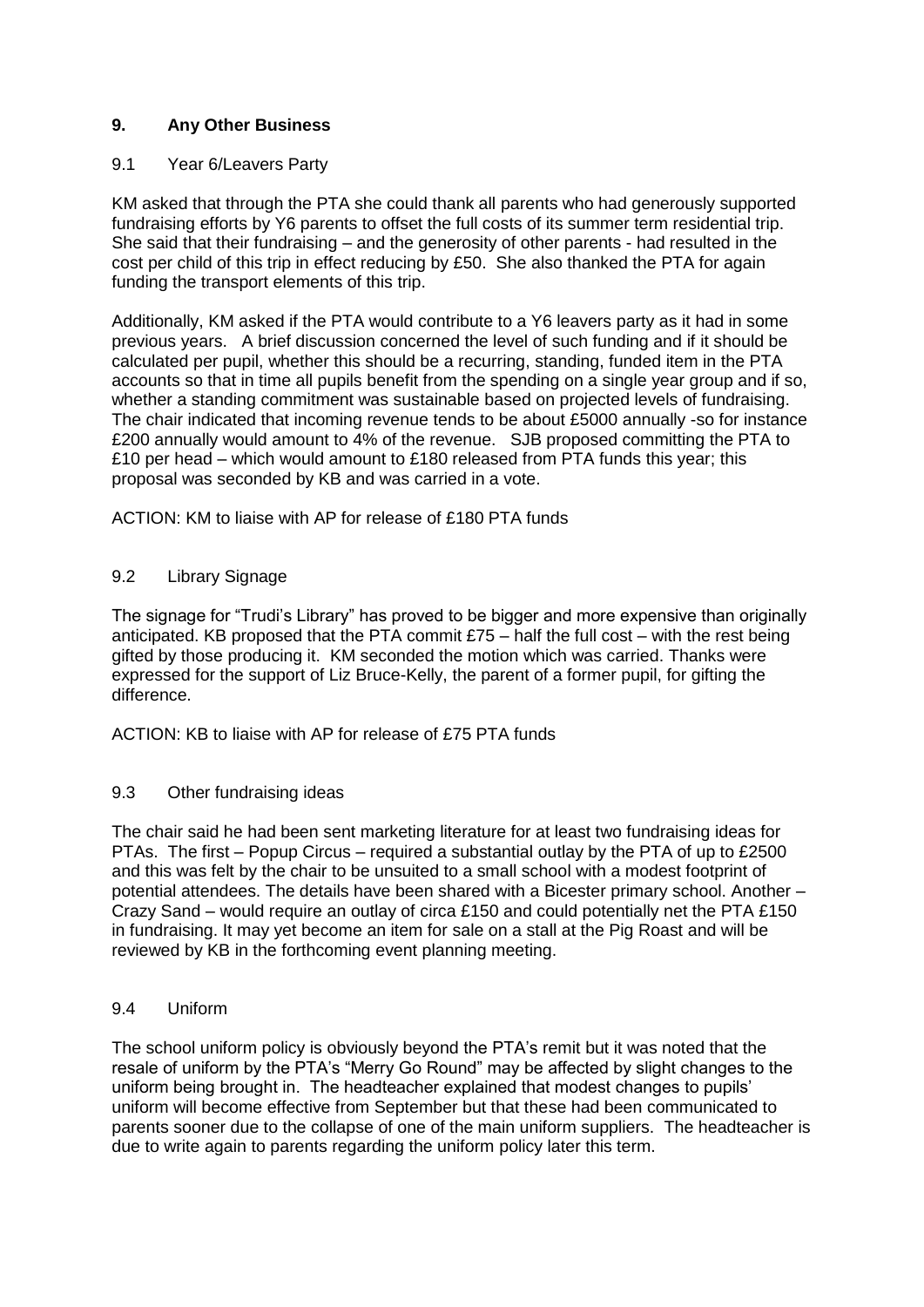# **10. Date of Next Meeting**

The next meeting is due to be held at 1945hrs on Wednesday 18 September

The meeting closed at 2115hrs RL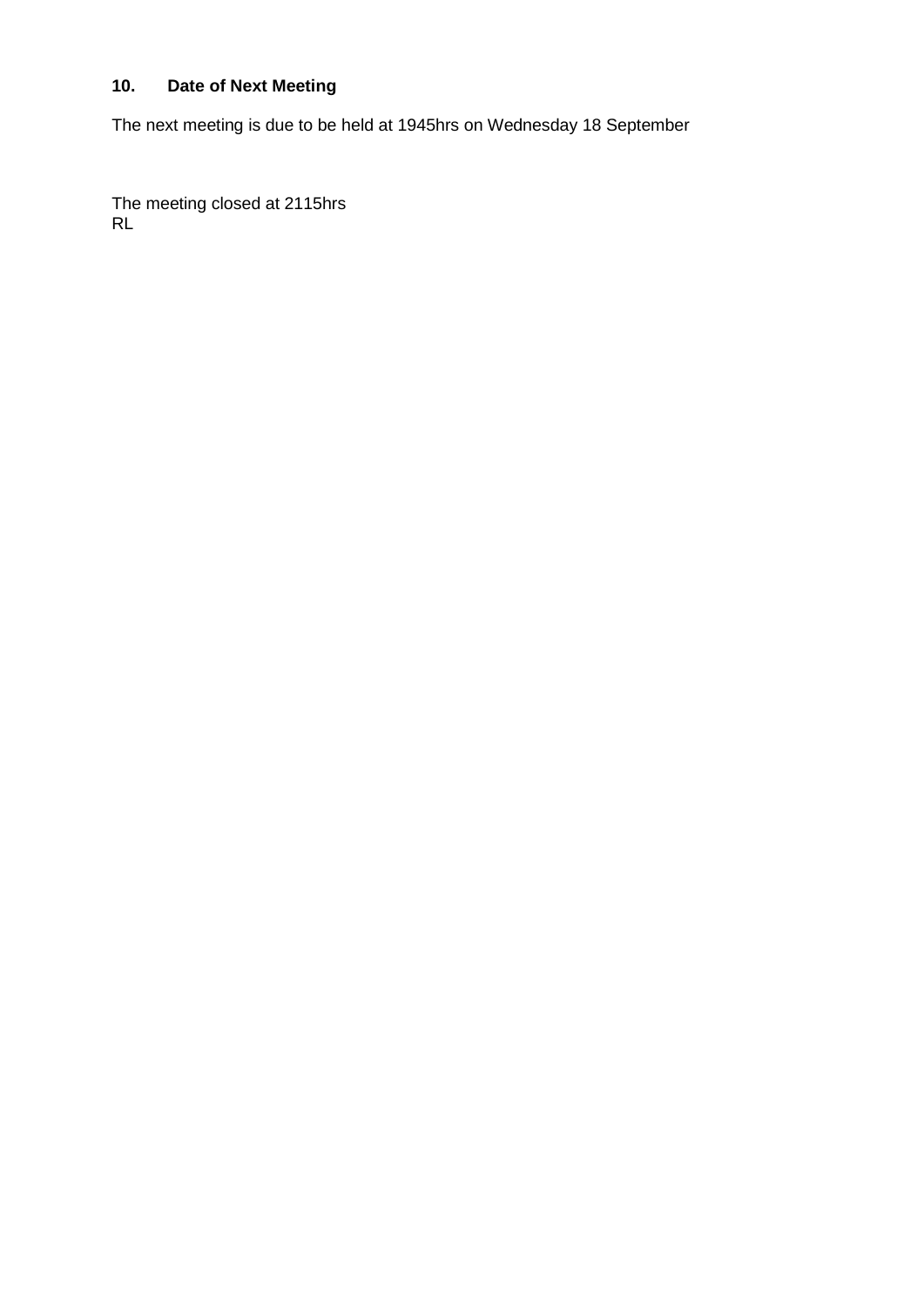# **Chair report to PTA – Wednesday 1 st May 2019**

Hi All,

A year since I became the PTA Chair, I am pleased to look back at a series of successful fund-raising activities and see the benefits for the school. The Treasurers report has made for positive reading with available funds raised continuing to reach good levels for the school to use. The last year the PTA has been able to support various areas including:

- Maths and English curriculum based projects with funds released to obtain additional materials
- Funding of work to re-open the School Pool
- Additional reading materials through the Amazon Wish List donations
- School club competition activities such as kitting out the dancers
- Additional class room resources that help our children's learning experience

We also look forward to the opening of Trudi's Library before the summer break, offering an important facility for the kids in a way that also remembers a loved friend to the school.

All of the activities need your help and support and I would urge you to try to find time (no matter how short you think it is) to come and help – a spare hour here and there will go a long way.

From the chair there are many people to thank for the support over the last 12 months, including:

- Paul Alford for his continued support
- Karen Barber as Vice Chair and event organiser
- Claire Scott as event organiser
- Nicola Lawrence as Secretary
- Adrian Phipps as Treasurer
- Lisa James for film night
- Hannah and Louise for running Merry Go Round pre-loved clothing sales
- Jane Sinclair for sterling work over the years supporting many of the above items and laying the groundwork for where we are now
- Class reps not least Karen Mac and Katy Kelly for whipping the Eagles fund raising up a storm

Lastly, the year is not yet done and we look forward to relaxing with you at the Pig Roast on 5<sup>th</sup> July.

See you all there

Andy Scott **Chair**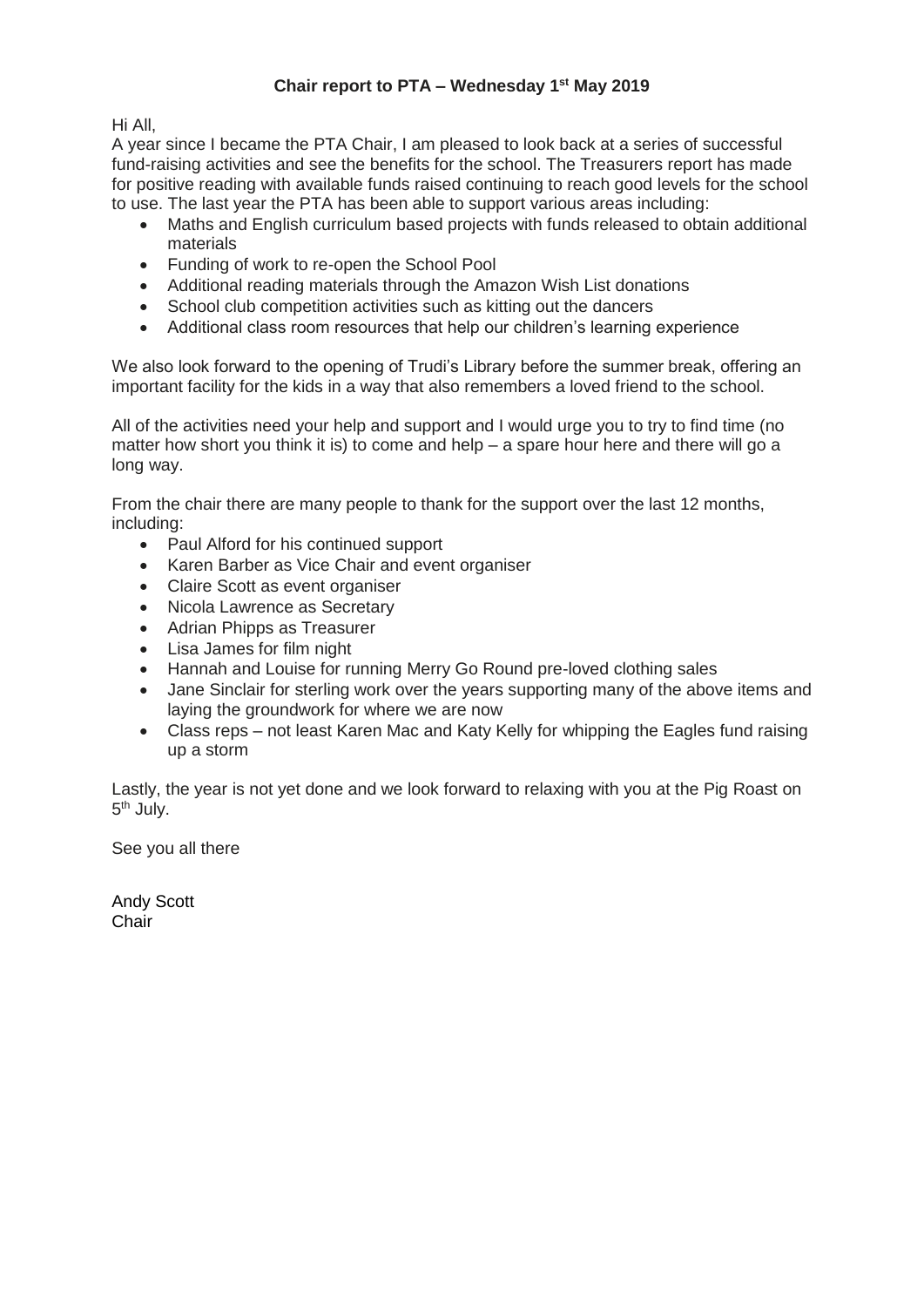#### **Headteacher report to PTA – Wednesday 1 st May 2019**

The school would also like to pass on their thanks to everyone mentioned in the PTA Chair report, and also to the Chair himself who has done a fantastic job this year which we are really appreciate! The continued support of our active PTA has really benefit the learning and experiences of the children in the school.

Phase one of Trudi's Library has been installed. Miss Spearman has been sorting the books and has organised for a poet (James carter) to come and work with the children on Wednesday 12th June. This will be the official opening. Now need to focus on purchasing more fiction and non-fiction books to fill the shelves – ongoing project.

Hopeful that the swimming pool will be up and running for next half term. The pool has been thoroughly cleaned out and refilled with water. Chemicals now need to be added which should happen this week and then the pool water will need to be tested to ensure it is fit to swim in. 3 members of staff are attending the appropriate training which will take 3 days.

Miss Fitz has organised for each class to visit a wood as part of the Forest School initiative. This will commence with Year 3 going on Tuesday 7th May. Our thanks to Mrs Fryer for allowing us to use her wood and facilities.

Our thanks also to June Smith for allowing all the classes to visit her lambs.

The viability of running extended care from September will be launched again this half term and a plan start date of the beginning of the Autumn term.

Paul Alford Headteacher